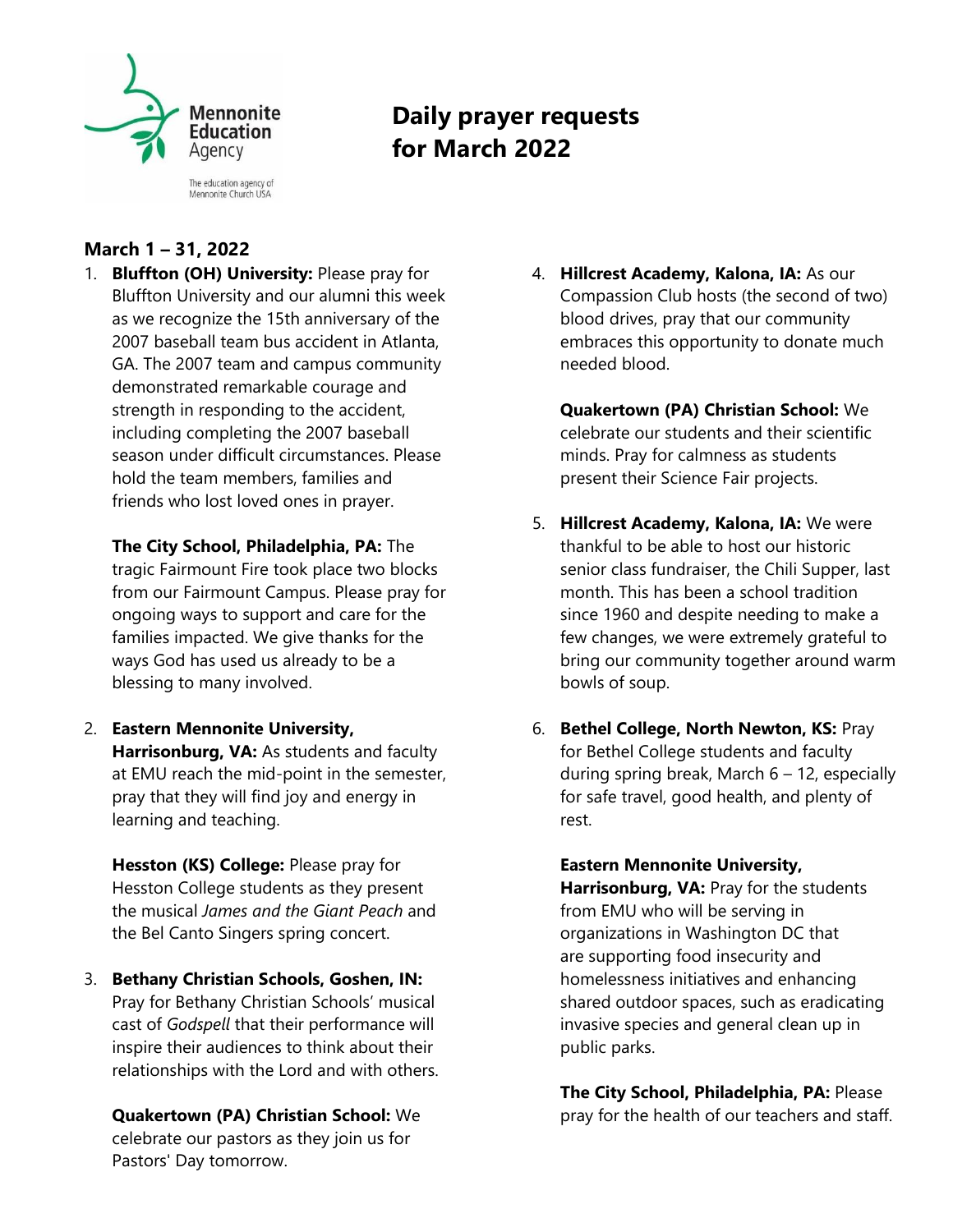7. **Bluffton (OH) University:** Bluffton students are on spring break this week, including students and staff who are traveling to Camden, New Jersey, as they volunteer with Urban Promise. Please pray for safe travels and that this experience will shape the lives of all involved.

**Lezha (Albania) Academic Center:** Pray for the Women and Teachers Celebration, March 7 – 8, with Roma and Afghan refugees. Pray that our hearts will soften and be open to God's love and to the good news of the gospel of salvation.

8. **Colegio Americas Unidas, Cali, Colombia:**  Please pray for our students and teachers as the second academic period concludes. Please also pray that that the necessary funding will emerge to continue operations. We celebrate and give thanks for the 66th anniversary of the school's foundation.

**Goshen (IN) College:** Pray for Goshen College students who are taking the stage in music and theatrical performances this month. May all involved find meaning and joy during the performances.

9. **Dock Mennonite Academy, Lansdale, PA:**  Pray for healing and wisdom as Dock discusses mental health in high school chapels and for discernment on ways to continue to support students.

#### **Eastern Mennonite School, Harrisonburg,**

**VA:** Eastern Mennonite School's March Eterm and Explore weeks will see students fish, hike, bike, volunteer, create art, play disc golf, cook, tour New York City, and explore Civil Rights Trail sites. Pray for safety, deepened friendships, new interests sparked, and memories made.

### **Shalom Christian Academy,**

**Chambersburg, PA:** Please pray for our spring musical performances March 10 – 12. 10. **Central Christian School, Kidron, OH:**  Please join us in giving thanks for the parents and community members who assisted with high school and middle school Mini-term.

**Lancaster (PA) Mennonite School:** Parentteacher conferences are being held March 10 and 11 at all Lancaster Mennonite School campuses. These conferences provide good opportunities for discussions on the best way to enable each student to learn to the best of their ability. Pray for parents and faculty as they meet.

11. **Anabaptist Mennonite Biblical Seminary, Elkhart, IN:** Give thanks for *Invite AMBS*, a program through which congregations and organizations can request AMBS faculty to present on topics such as trauma-informed caregiving, intercultural competence, undoing racism, the Bible and Christian nationalism, improvisational leadership, nonviolent communication, and more.

**Goshen (IN) College:** The annual Goshen College Conference on Religion and Science is taking place this weekend. Be with all participants as they discuss the intersections of faith and science.

12. **MEA's Instituto Bíblico Anabautista (IBA - Anabaptist Bible Institute):** Pray for IBA students at Manantial de Agua Viva Study Center in Omaha, NE, who are starting the course "Preaching." Pray for the tutors, José Guerra and Yanira Perez. May God's wisdom and guidance be with them as they teach the weekly classes. May God continue to give them strength and bless them as they give their time to this ministry. Pray that this course will be blessings for the students.

#### **Shalom Christian Academy,**

**Chambersburg, PA:** Pray for opportunity and discernment as families re-enroll for the next year and new families inquire and make decisions.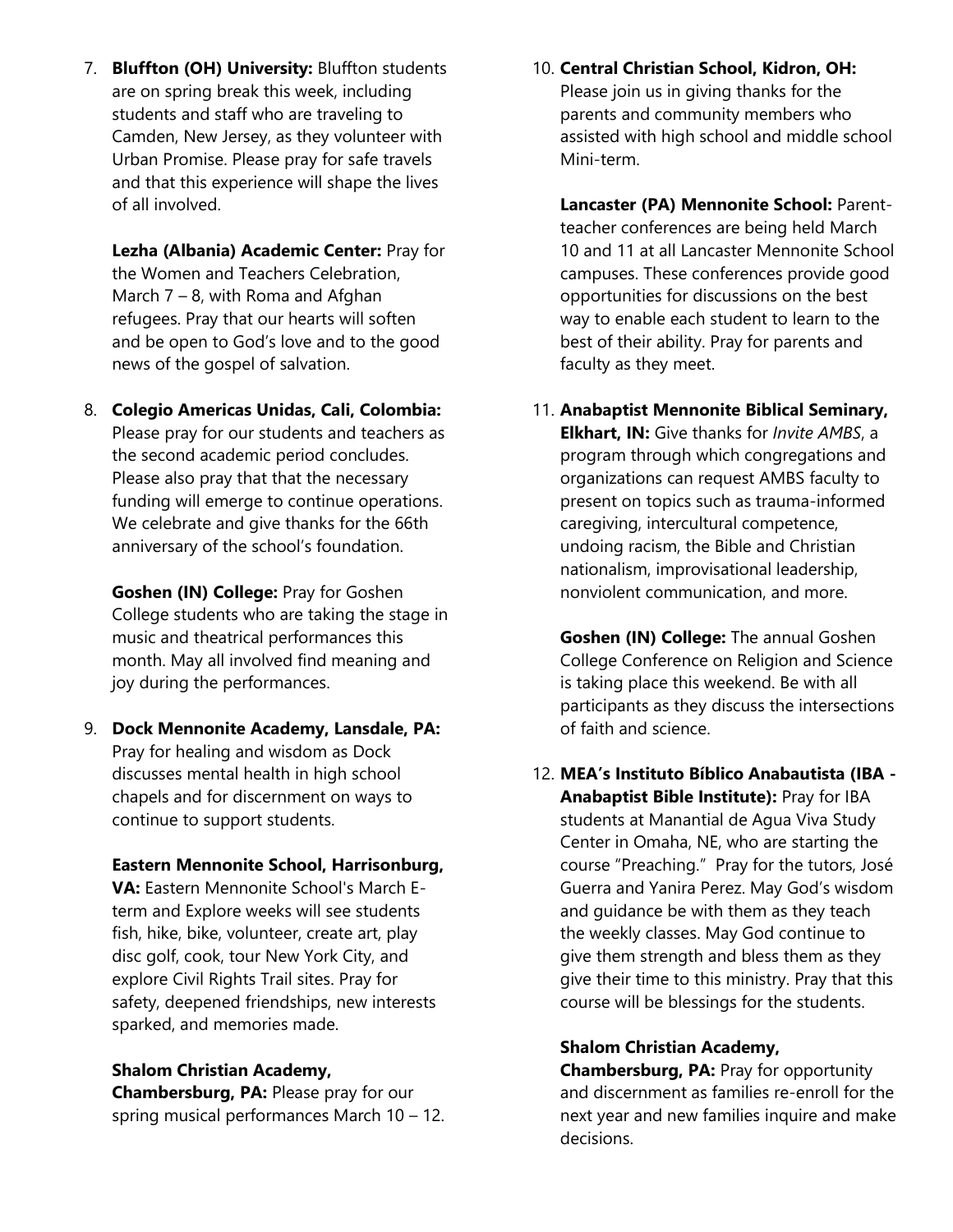13. **Anabaptist Mennonite Biblical Seminary: Elkhart, IN:** Pray for prospective AMBS students who are applying for scholarships this month and for administrators who are discerning how to award funds. Give thanks for donors who help make seminary study possible!

**Bluffton (OH) University:** Please pray for our incoming Bluffton students as they come to campus this week for *Experience Bluffton*. Pray they form meaningful connections and bonds with the Bluffton campus community as they move from high school to college studies.

14. **Bethel College, North Newton, KS:** Pray for Jayna Bertholf as she begins her appointment as Bethel College's new vice president for business and finance.

#### **Shalom Christian Academy,**

**Chambersburg, PA:** Shalom has some key faculty and staff positions to fill for the 2022-2023 school year. Please pray for the process and that individuals will be found who are a good fit.

15. **Bethany Christian Schools, Goshen, IN:**  Pray for Goshen area youth and their families as they consider schooling options for next year and the benefits of Christian education at Bethany Christian Schools.

**MEA's Hispanic Anabaptist Biblical Seminary (SeBAH – Seminario Bíblico Anabautista Hispano):** Please pray for the 14 SeBAH students who are participating this trimester in the "Pastoral Accompaniment" course.

16. **Anabaptist Mennonite Biblical Seminary, Elkhart, IN: Pray that church leaders across** the world who desire Anabaptist biblical and theological training would connect with AMBS's online distance education offerings.

**Central Christian School, Kidron, OH:** Give thanks for enrollment growth!

17. **Hesston (KS) College:** Please pray for Hesston College softball and baseball student-athletes as they begin their spring seasons.

**Western Christian School, Salem, OR:**  Please pray for our students, faculty, and staff as we cope with the Omicron variant. Pray that no serious illnesses will occur.

### 18. **Eastern Mennonite University,**

**Harrisonburg, VA: Pray for the EMU board** of trustees and administration as they plan and make decisions during the board meeting this weekend.

- **Lancaster (PA) Mennonite School:** March 18 is "World Changer Day" at Lancaster Mennonite School. Pray that this fundraising event will give students a chance to care, serve and give as they see themselves as the hands and feet of Jesus, making a positive impact on the world. Students will engage in acts of service in their classrooms throughout the school day or volunteer at Mennonite Central Committee and other local organizations.
- 19. **Goshen (IN) College:** Pray for international students at Goshen College as they celebrate their distinctive cultures during the International Student Club dinner and performance.

**Lezha (Albania) Academic Center:** Pray that we will find a principal and the teachers needed to continue God's work and mission at Lezha Academic Center.

20. **Bethel College, North Newton, KS:** Pray for Karen González, immigrant advocate and author of the non-Bible text for Bethel College's senior capstone course, as she gives the Staley Lecture on campus this evening.

**Central Christian School, Kidron, OH:** Give thanks for the many generous CCS supporters.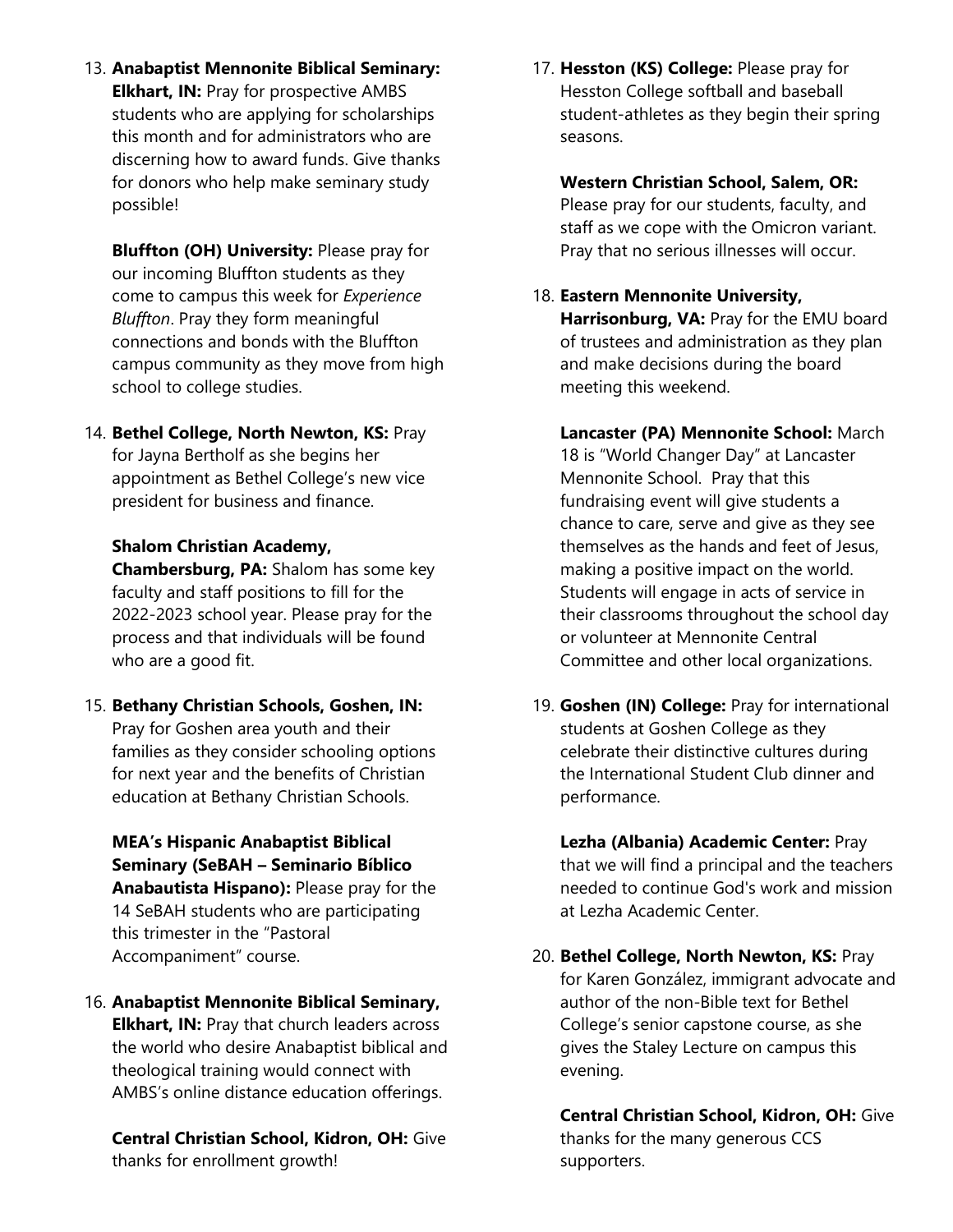**Mennonite Early Childhood Network:** On this first day of spring as the weather warms and children begin to spend more time outdoors, pray not only for their safety, but also for a curiosity (of the soul) to get to know God's world in new ways. May caring adults discover with children, the wonders of creation as they run, play, and explore the out-of-doors.

21. **Bethany Christian Schools, Goshen, IN:**  Pray for students at Bethany Christian Schools during their week of Interterm classes: that they will have safe travels, develop and strengthen their relationships with peers and teachers, and be enriched as they study and serve.

**Bethel College, North Newton, KS:** Pray for Bethel College students in their last week of rehearsal for the spring musical, *Bright Star*, by Steve Martin and Edie Brickell.

22. **Bluffton (OH) University:** Bluffton's fall play "Mousetrap" by Agatha Christie is this week. Please for the cast, crew, and crowd.

**Dock Mennonite Academy, Lansdale, PA:**  Pray for Dock's March Service Project and specifically the March 22 All-School Family Fun/Service Night in support of Mennonite Disaster Service.

23. **Quakertown (PA) Christian School:** We rejoice in the overwhelming response to our re-enrollment process. We continue to welcome families to join our school for 2022-23.

**The City School, Philadelphia, PA:** Please pray for wise and impactful strategic planning for the next three years.

**Warwick River Christian School, Newport News, VA:** Please pray for all our faculty and staff.

24. **Anabaptist Mennonite Biblical Seminary, Elkhart, IN:** Give thanks for AMBS's 2,600+ alumni, who are living out their faith and applying their seminary learnings in contexts around the world. Pray for Alumni Director Janeen Bertsche Johnson, MDiv, as she works to connect alumni to each other and to AMBS resources in creative ways.

**Quakertown (PA) Christian School:** We pray for God's guidance as we search for the proper people to join our team as we look to fill faculty and staff roles.

- 25. **Hesston (KS) College:** Please pray for discernment and confidence for the students considering attending Hesston College in the coming school year.
- 26. **Lezha (Albania) Academic Center:** Pray that God will keep teachers at LAC healthy and strong as we all are going through difficult times due to Covid.
- 27. **Bluffton (OH) University:** Fall semester registration begins this week. Please pray for Bluffton University students as they continue their studies and advance to the next chapter of their lives.
- 28. **Hinkletown Mennonite School, Ephrata, PA: Hinkletown Mennonite School is** completing the re-accreditation process with Cognia and Mennonite Education Agency and is hosting the re-accreditation review team on March 28 & 29. As faculty and staff along with the board of trustees reflect on current practices and receive input from the accreditation team, pray that they may set wise goals and plans that follow God's purposes for HMS.

**Lancaster (PA) Mennonite School:** The last quarter of this school year at Lancaster Mennonite School begins on March 28. Pray that students, faculty, and staff will continue to work with energy and enthusiasm toward the completion of another good year.